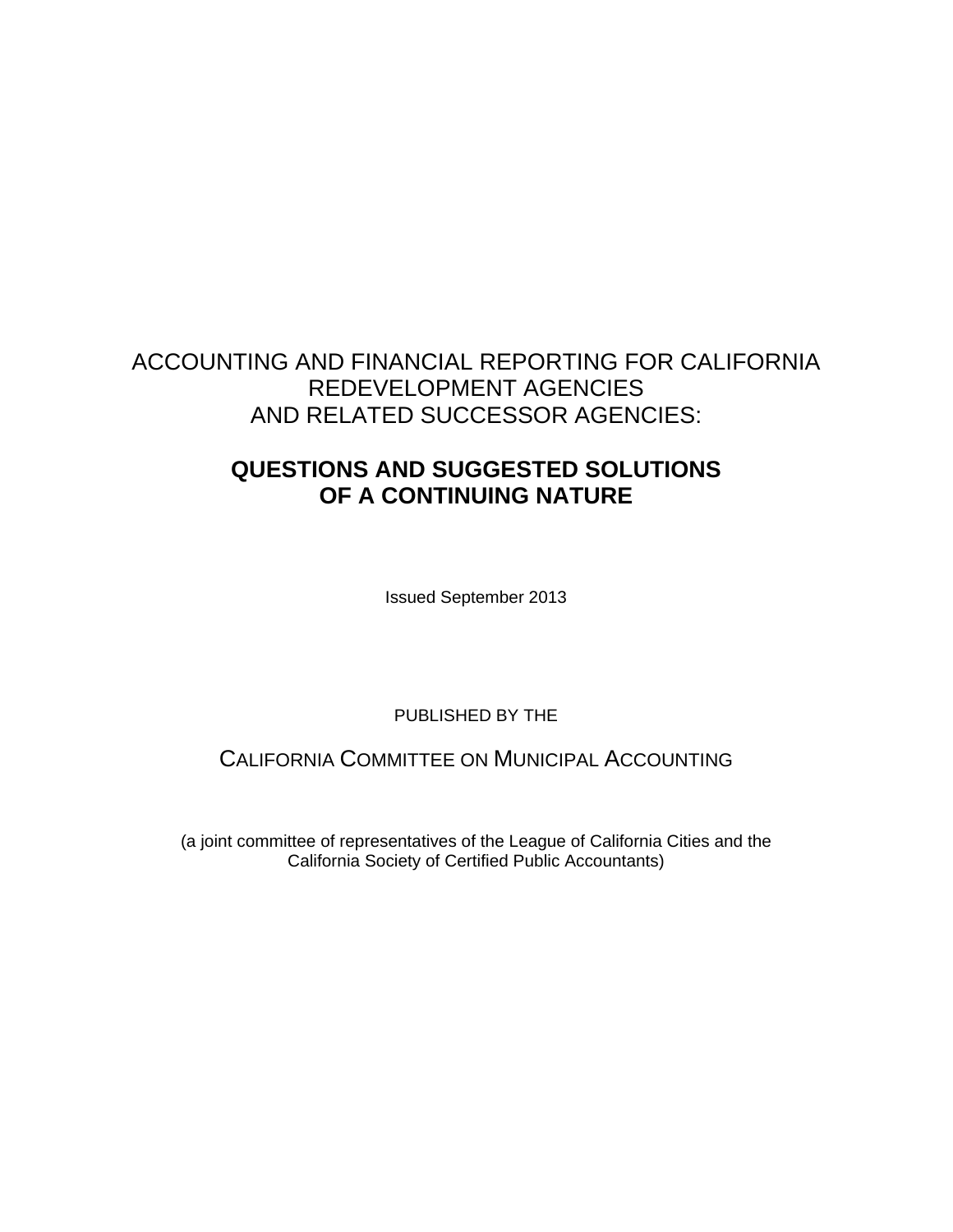#### **QUESTIONS AND SUGGESTED SOLUTIONS OF A CONTINUING NATURE**

### **CALIFORNIA COMMITTEE OF MUNICIPAL ACCOUNTING LISTING OF MEMBERS**

Gary Caporicci– Chair Pun & McGeady LLP

Ken AI-Imam – CalCPA Mayer Hoffman McCann P.C.

Harriet Commons – League of California Cities City of Fremont

Robert L. Eichel – CalCPA Eichel & Associates

Dennis Kauffman – League of California Cities City of Sacramento

Mary Lewis – League of California Cities San Diego City Employees' Retirement System

Susan Mayer – League of California Cities

Brett Miller – League of California Cities City of Hollister

Perry Stottlemeyer – League of California Cities League of California Cities

Richard A. Teaman – CalCPA Teaman, Ramirez & Smith Inc.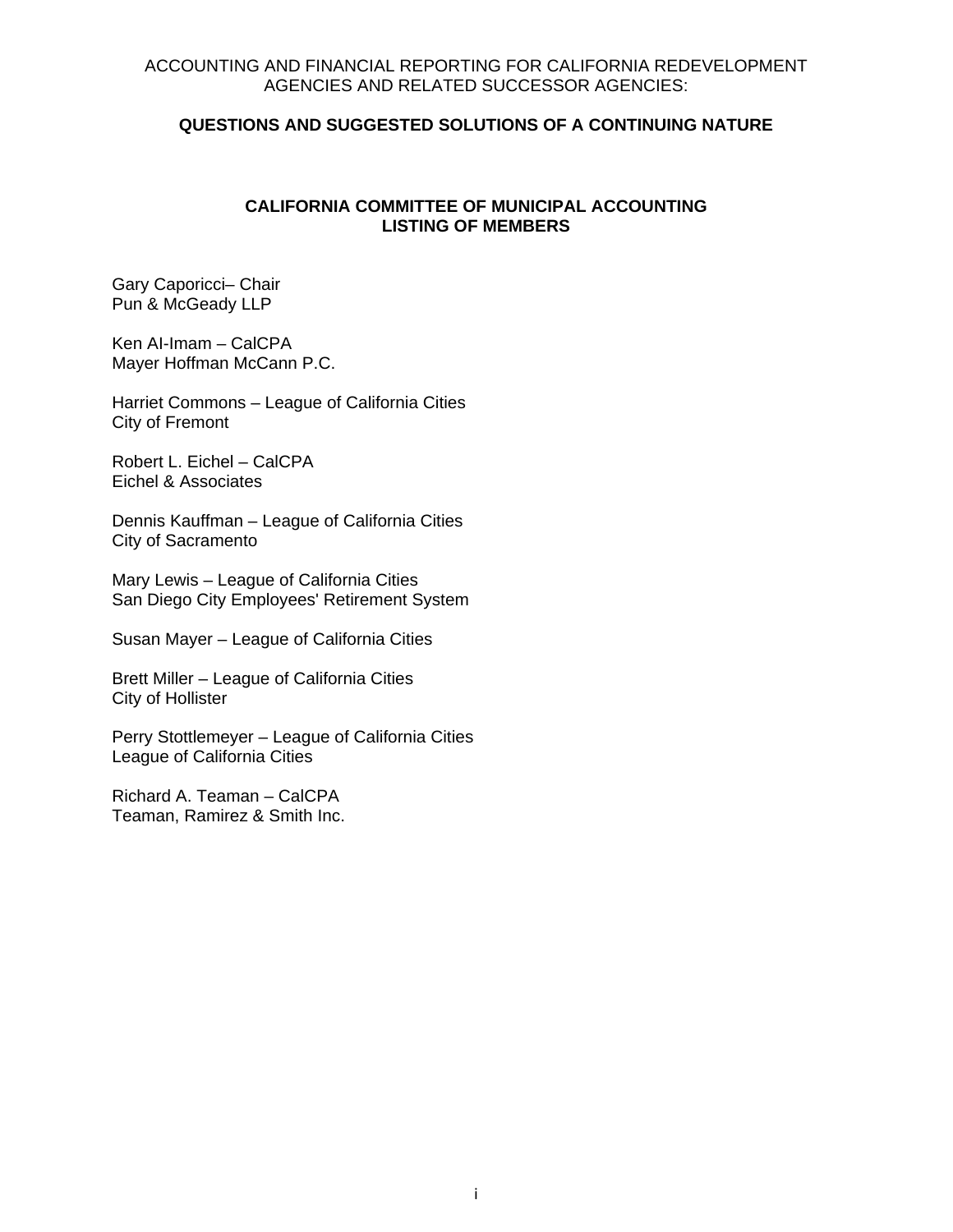# **QUESTIONS AND SUGGESTED SOLUTIONS OF A CONTINUING NATURE**

### **TABLE OF CONTENTS**

| II. Background of Dissolution of California Redevelopment Agencies and |  |
|------------------------------------------------------------------------|--|
|                                                                        |  |

# **QUESTIONS AND SUGGESTED SOLUTIONS OF A CONTINUING NATURE:**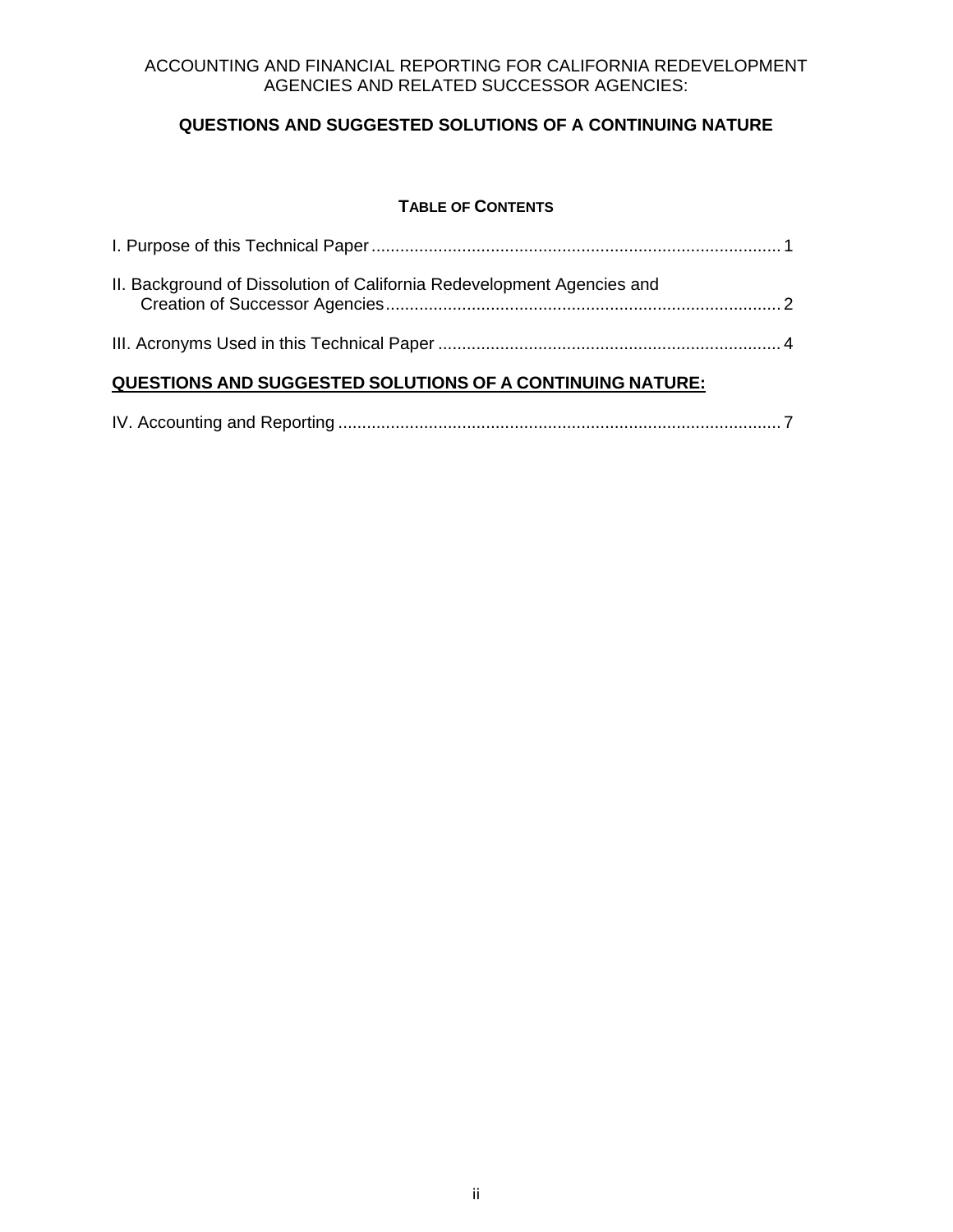# **QUESTIONS AND SUGGESTED SOLUTIONS OF A CONTINUING NATURE**

### **I. PURPOSE OF THIS TECHNICAL PAPER**

This technical paper is written to continue to review and provide guidance on ongoing questions and concerns regarding the accounting and financial reporting for the Dissolution of California Redevelopment Agencies (RDA Dissolution) and the resulting Successor Agencies and Housing Successors.

State law dissolving redevelopment agencies established Successor Agencies to pay the outstanding enforceable obligations and wind down the affairs of the former redevelopment agencies. Local governments, in certain cases, also accepted the role of Housing Successor to continue the low and moderate income housing programs that were previously accounted for in the Low and Moderate Income Housing Funds of the redevelopment agencies.

As Successor Agencies and Housing Successors have commenced activities, a number of questions have arisen that might impact the accounting and financial reporting associated with Successor Agency or Housing Successor transactions.

When new issues and questions arise over time, this document may be revised and re-issued to address those matters and to provide suggested solutions.

#### **Application of Professional Judgment**

This white paper presents "suggested solutions" for the questions presented. Please realize that the issues covered by this document deal with matters for which GAAP may not provide clear and explicit guidance. When authoritative pronouncements do not address an issue, management of the local government has the responsibility for exercising appropriate professional judgment with respect to financial reporting. The judgment of management might lead to a different conclusion than has been suggested in this document. However, we believe that this document will be useful to management in forming those judgments.

The positions suggested in this white paper are consistent with the CCMA white paper issued in May 2012 that provided guidance with respect to accounting for the dissolution of redevelopment agencies in consultation with staff of GASB and GFOA.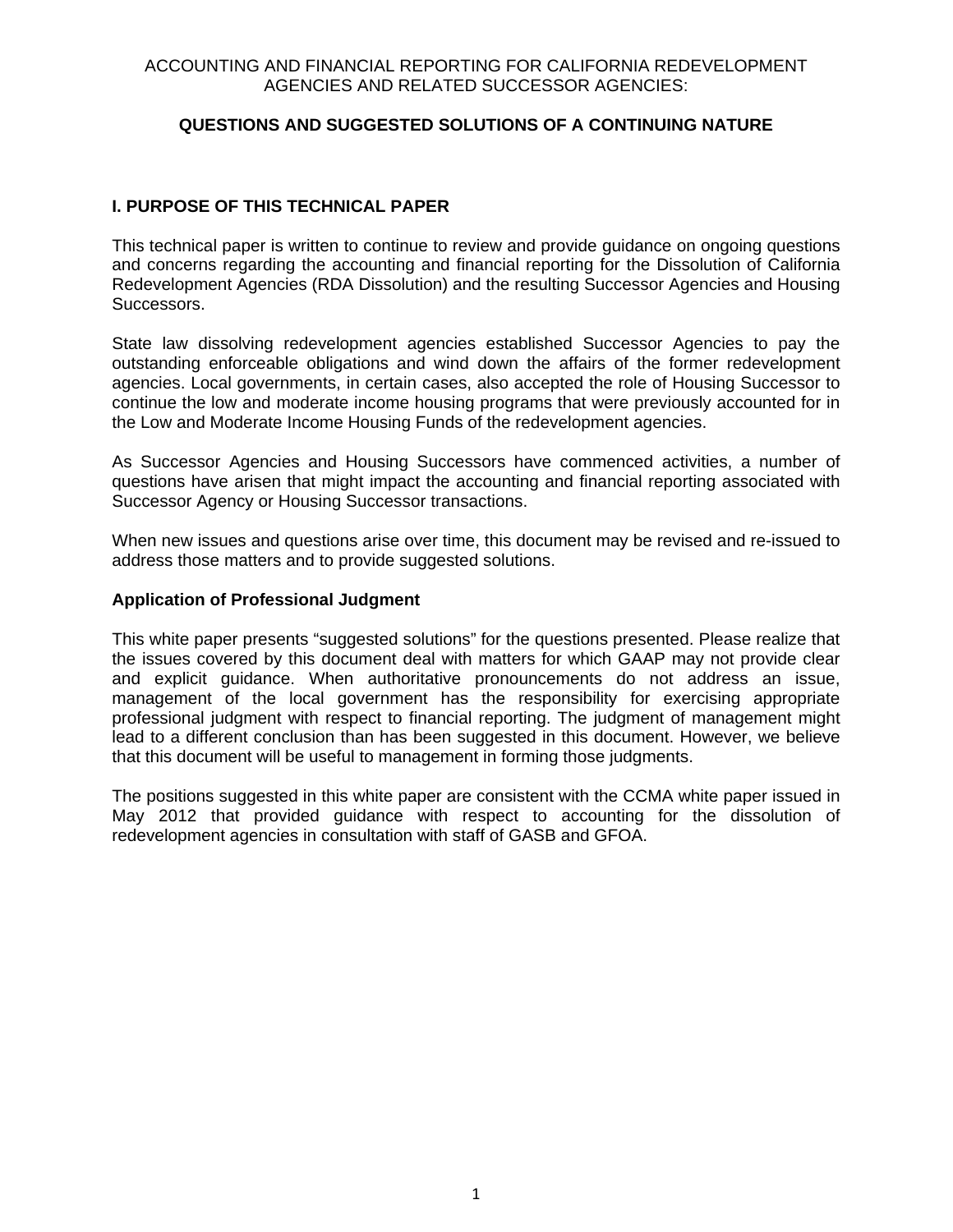# **II. BACKGROUND OF DISSOLUTION OF CALIFORNIA REDEVELOPMENT AGENCIES AND CREATION OF SUCCESSOR AGENCIES**

This section is a summary of complex legislation. Reference should be made to the actual statutory language before making decisions or taking actions pursuant to the legislation.

On December 29, 2011, the California Supreme Court upheld Assembly Bill 1X 26 ("the Bill") that provides for the dissolution of all redevelopment agencies in the State of California. Many cities (and some counties) in California had established a redevelopment agency. In many cases, such redevelopment agencies were included within the reporting entity of the city or county as a blended component unit (since the governing board of the city or county, in many cases, also served as the governing board of the redevelopment agency).

The Bill provides that upon dissolution of a redevelopment agency, the entity that established the redevelopment agency may elect to serve as the "Successor Agency" to hold the assets of the former redevelopment agency until they are distributed to other units of state and local government after the payment of enforceable obligations that were in effect as of the signing of the Bill. If the entity that established the redevelopment agency declines to accept the role of Successor Agency, other local agencies may elect to perform this role. If no local agency accepts the role of Successor Agency, the Governor is empowered by the Bill to establish a "designated local authority" to perform this role. Accordingly, the Successor Agency role may be served by a city, a county or by another unit of local government. For simplicity of discussion, this technical paper will refer to the entity that elects to serve the role of Successor Agency as "the City" although that entity may in fact be another unit of local government.

After enactment of the law, which occurred on June 28, 2011, redevelopment agencies in the State of California cannot enter into new projects, obligations or commitments. Subject to the approval of a newly established Oversight Board, remaining assets can only be used to pay enforceable obligations in existence as of February 1, 2012, the date of dissolution (including the completion of any unfinished projects that were subject to legally enforceable contractual commitments). The Bill sets forth a process for each agency to identify and report these enforceable obligations on an Enforceable Obligation Payment Schedule (EOPS) and a Recognized Obligation Payment Schedule (ROPS).

Upon the date of the dissolution (February 1, 2012), significant matters previously controlled by the city councils of the cities that created each redevelopment agency are now subject to the approval of a seven-member Oversight Board, including the following:

- Approval of the sale and distribution of all assets
- Approval of any change in obligation terms
- Approval of any prepayment or defeasance of debt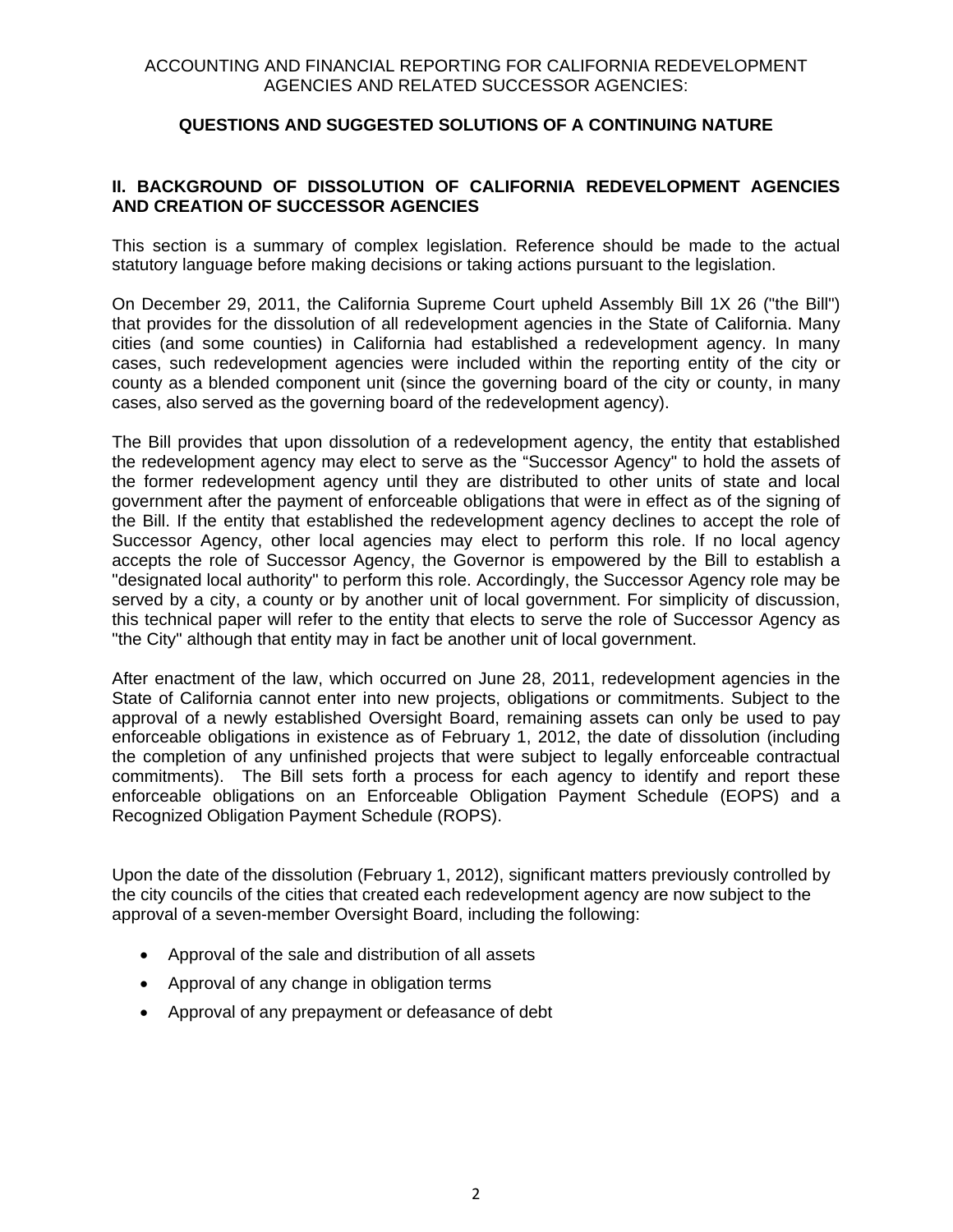# **II. BACKGROUND OF DISSOLUTION OF CALIFORNIA REDEVELOPMENT AGENCIES AND CREATION OF SUCCESSOR AGENCIES, Continued**

- Approval of acceptance of grants
- Approval of funding of debt service reserves
- Approval of the budget for any remaining activities

Many of these actions and determinations of the Successor Agency also require the approval of the California Department of Finance (DOF).

In future fiscal years, Successor Agencies will only be allocated property tax revenue in the amount that is necessary to pay the estimated annual installment payments on enforceable obligations of the former redevelopment agency until all enforceable obligations of the prior redevelopment agency have been paid in full and all assets have been liquidated.

Under AB 1X 26, agencies that accept the role of Successor Agency will serve as custodian for the assets of the dissolved redevelopment agency pending distribution to the appropriate taxing entities after the payment of enforceable obligations. Accordingly, GASB staff advised that the net assets of the dissolved redevelopment agency that are held pending distribution should be accounted for in a fiduciary fund (a private-purpose trust fund).

In June 2012, the California legislature passed AB 1484. AB 1484 provided clarification regarding the dissolution process and imposed new requirements. AB 1484 declared that Successor Agencies are separate legal entities distinct from the sponsoring government, clarified matters pertaining to the affordable housing programs previously performed by the former redevelopment agency, clarified matters pertaining to EOPS and ROPS, established the requirement for all Successor Agencies to have a due diligence review, established a process to receive a Finding of Completion that will provide significant benefits to local agencies (allowing them to begin spending debt proceeds and providing a formula for the repayment of money previously borrowed from the sponsoring government), and made a number of other significant changes in the dissolution process and the post-dissolution activities of Successor Agencies and Housing Successors.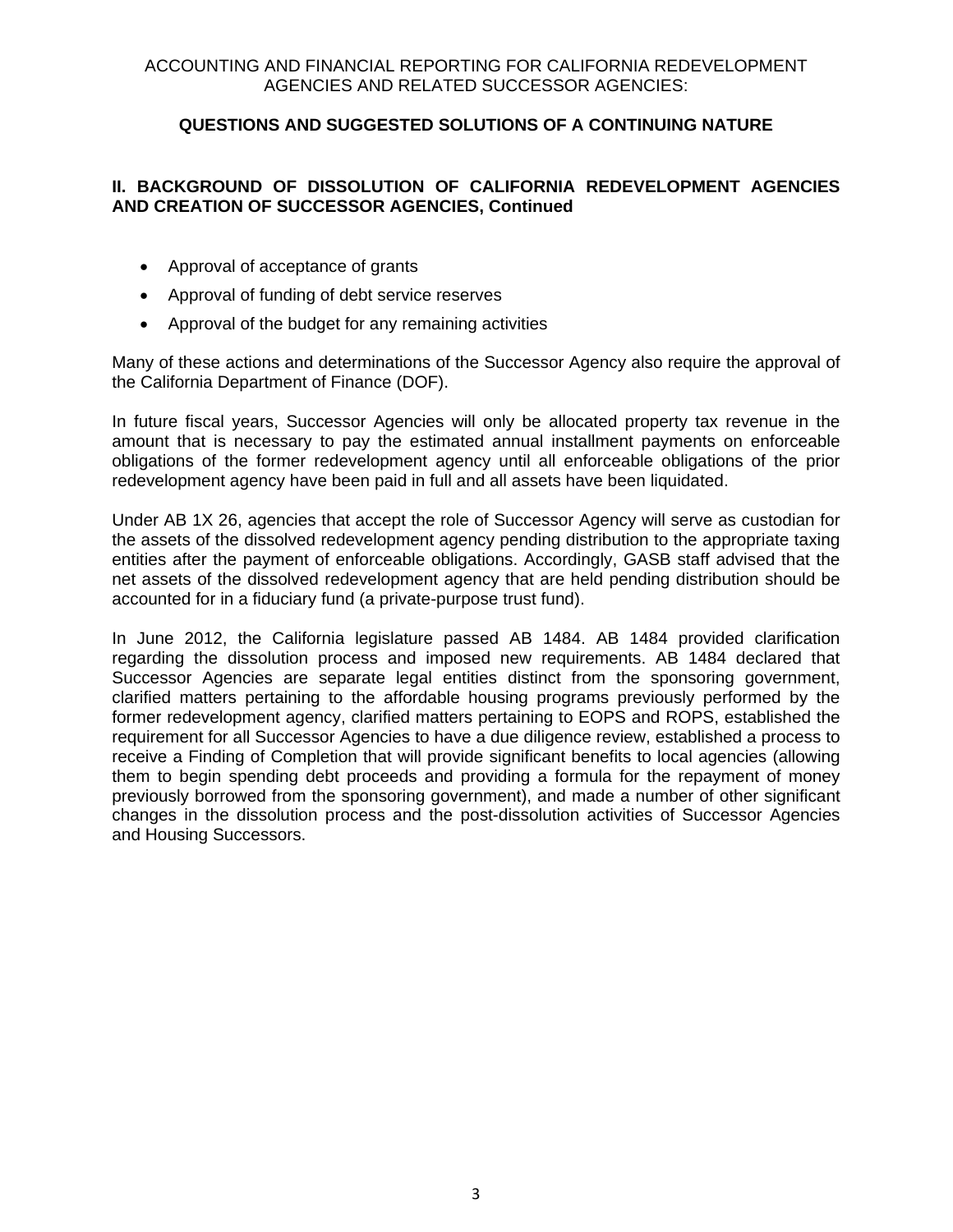# **QUESTIONS AND SUGGESTED SOLUTIONS OF A CONTINUING NATURE**

# **III. ACRONYMS USED IN THIS TECHNICAL PAPER**

- Bill or Bills Assembly Bill 1X 26 and/or Assembly Bill 1484
- CCMA California Committee on Municipal Accounting
- DDR Due Diligence Review
- DOF State of California Department of Finance
- EOPS Enforceable Obligation Payment Schedule
- GAA Committee Governmental Accounting and Auditing Committee of CalCPA
- GAAP Generally Accepted Accounting Principles
- HSC Health and Safety Code
- RDA Dissolution Dissolution of California Redevelopment Agencies
- ROPS Recognized Obligation Payment Schedule
- RORF Redevelopment Obligation Retirement Fund
- RPTTF Funds Revenues associated with the Redevelopment Property Tax Trust Fund
- SA Successor Agency
- Trust Funds Private-Purpose Trust Funds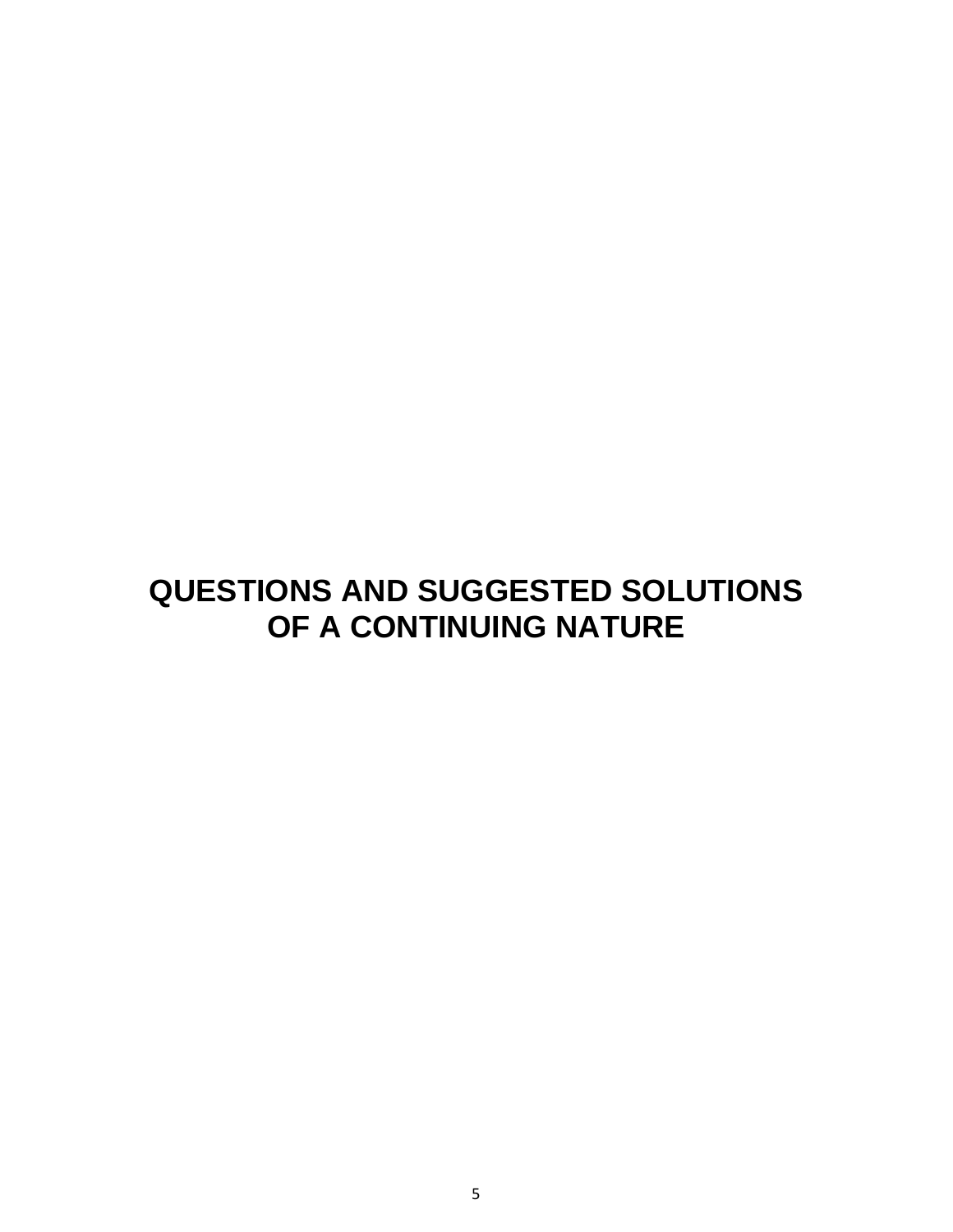# **IV. ACCOUNTING AND REPORTING**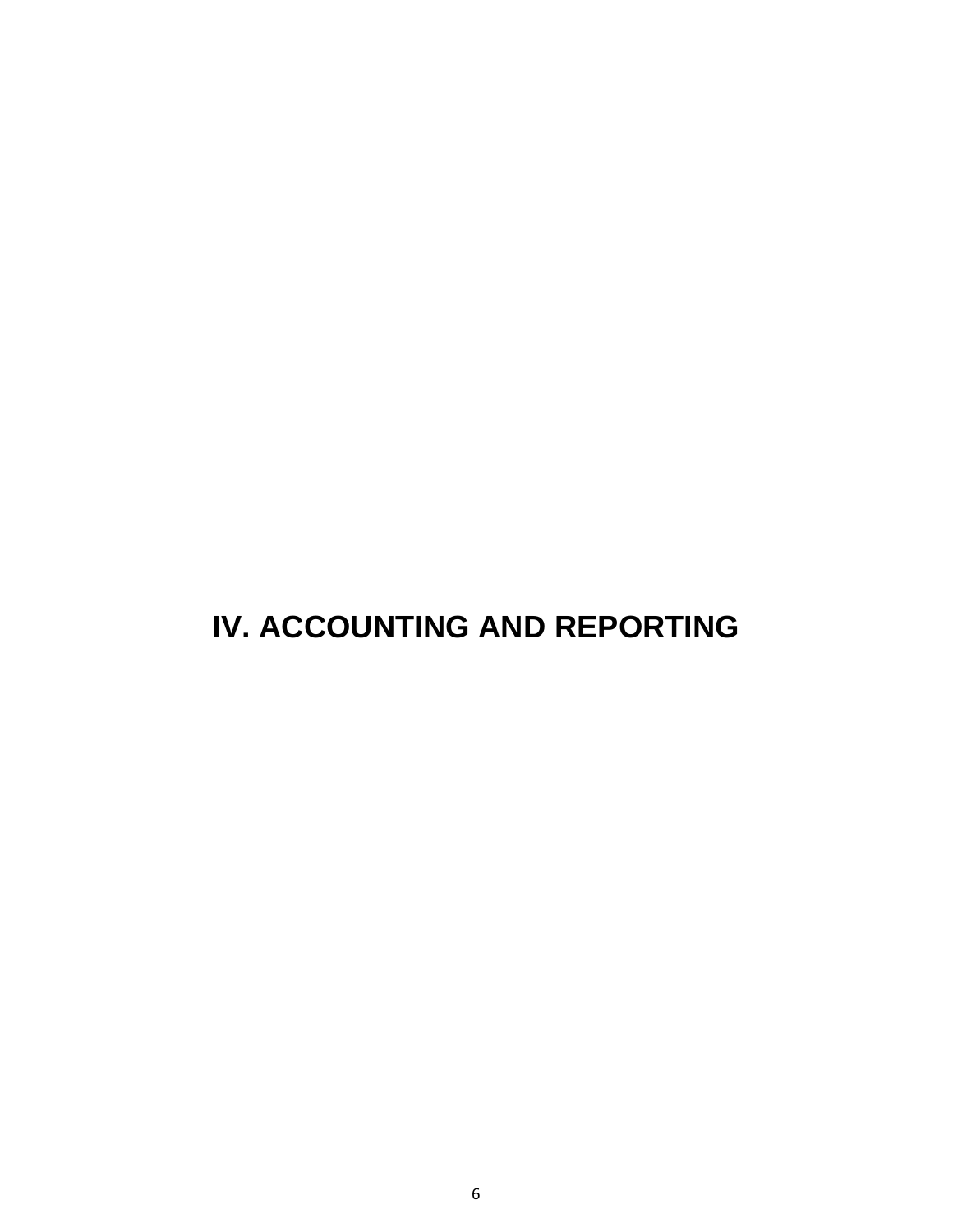# **IV. ACCOUNTING AND REPORTING**

1. **Q** – AB 1484 at HSC Section 34173(g) established that "A Successor Agency is a separate public entity." The question remains which governing board, i.e. the City/County Boards or the Oversight Board, serves as the governing board for that separate public entity?

**A** – Because of the complicated relationship between the Oversight Board and the governing board (e.g., City Council) of the sponsoring government, it is not absolutely clear which of these two governing bodies should be considered to be the governing board of the Successor Agency. For example, executive management of the sponsoring government is often very involved in administering the activities of the Successor Agency. In addition, the governing board of the sponsoring government (e.g., City Council) may take an active role in advising the Oversight Board and approving certain routine administrative activities of the Successor Agency. However, HSC 34179 indicates the following with respect to the relationship between the Oversight Board and the staff and governing board of the sponsoring government:

HSC 34179(c) The oversight board may direct the staff of the successor agency to perform work in furtherance of the oversight board's duties and responsibilities under this part.

HSC 34179(p) On matters within the purview of the oversight board, decisions made by the oversight board supersede those made by the successor agency or the staff of the successor agency.

Different agencies might reach different conclusions as to whether the Oversight Board or City Council serves as the governing board for the Successor Agency. This view may be influenced by the advice of legal counsel, the significance of the approvals required by each of the two governing boards that might impact the disposition of Successor Agency resources, whether actions at the City Council level are substantive and final as opposed to simply passing on recommendations for action by the Oversight Board, the degree to which the Oversight Board uncritically acquiesces to the policy preferences of the elected officials associated with the sponsoring government, and other factors that may be unique to that local agency. Since the law is not clear on this matter, this will be a professional judgment that is made by the Successor Agency in consultation with its legal counsel and auditor. The two alternatives with regard to this matter are discussed further below:

# **If the Oversight Board is the Governing Board for the Successor Agency**

If a Successor Agency determines that its Oversight Board should be considered the governing board for the Successor Agency, then the Successor Agency (in most cases) will not be considered to be a component unit of the sponsoring government. GAAP requires that assets held by one government on behalf of an agency that is not a part of that government's reporting entity must be reported as a fiduciary fund (private-purpose trust fund is recommended) in the financial statements of the reporting government.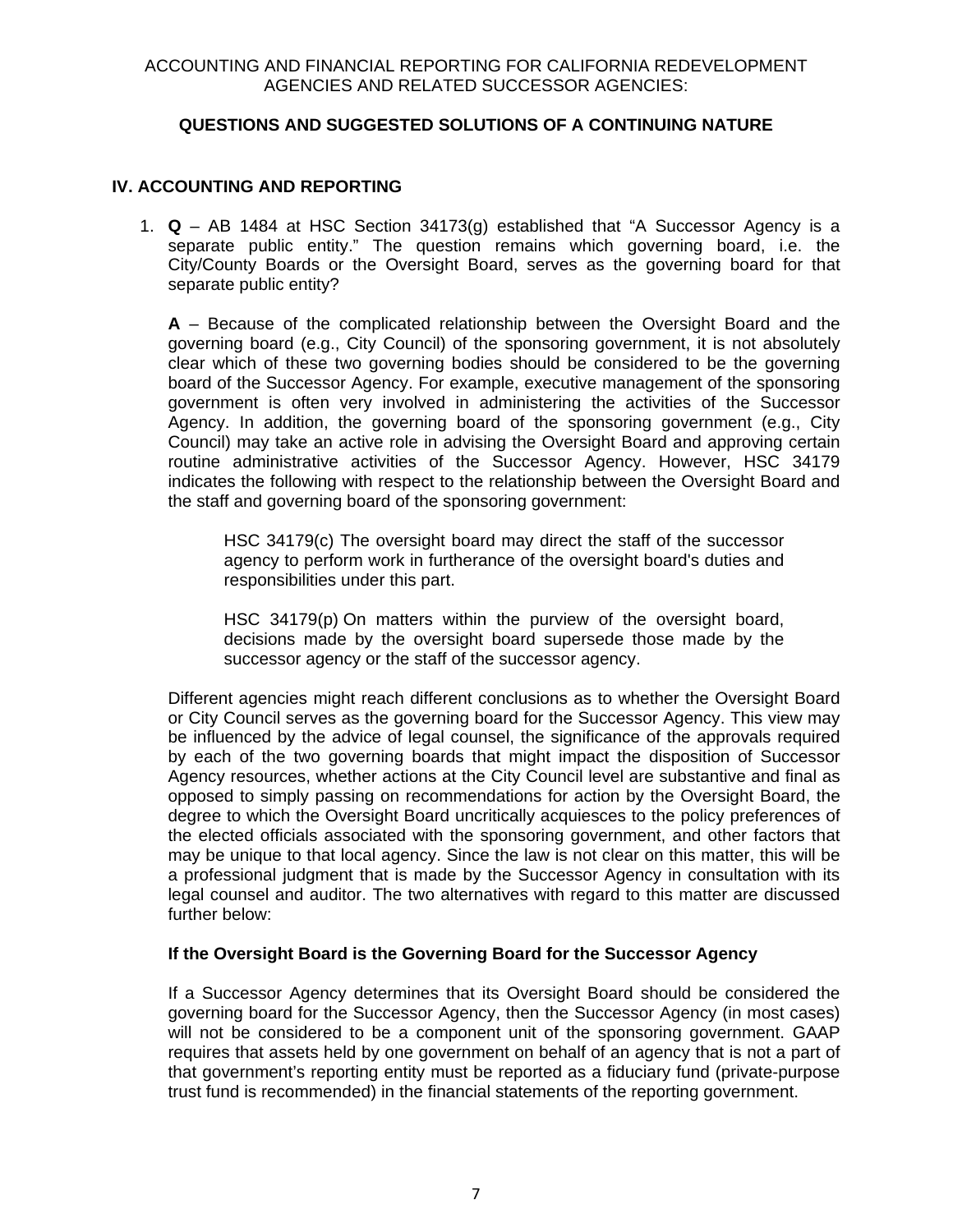# **If the City Council is the Governing Board for the Successor Agency**

If a Successor Agency determines that the City Council (or Board of Supervisors for a County-sponsored Successor Agency) should be considered the governing board for the Successor Agency, then the Successor Agency may be determined to be a component unit of the sponsoring government. GASB Cod. 2100.110 requires that "component units that are fiduciary in nature should be reported only in the statements of fiduciary net position and changes in fiduciary net position with the primary government's fiduciary funds". This is effectively the same reporting that would occur if the Successor Agency was determined to not qualify as a component unit.

# **Conclusion**

Accordingly, regardless of the position that is taken by the primary government as to the governing body and whether or not the Successor Agency is a component unit of that primary government, we recommend that the activities of the Successor Agency be reported in the fiduciary fund financial statements of the government that is holding the assets of the Successor Agency. There may be certain situations that warrant a different conclusion. This is a professional judgment that should be made by the reporting government taking into account all relevant facts and circumstances.

### **Other Matters**

Effective July 1, 2016, all of the Successor Agencies within a given County will report to a single Oversight Board established for that County. However, the County will typically control the appointment of only one member of that seven-person board. The other members will be appointed by representatives from the cities, special districts, and other parties. The consolidation of the Oversight Boards in 2016 does not change the above conclusions with respect to recommended financial reporting for Successor Agencies.

2. **Q** – What fund type should be used for the Housing Successor?

**A** – With respect to the Housing Successor, the Bills make it clear that the Housing Successor is a fund of the accepting local government. The Housing Successor fund is typically reported as a special revenue fund in the financial statements of the entity that agreed to serve as the Housing Successor. Some local governments have reported the Housing Successor fund as a capital projects fund if the Housing Successor has determined that its funds will be expended primarily for capital projects. Where rental income is a significant inflow for the Housing Successor, some local governments have reported the fund as an enterprise fund.

3. **Q** – The Low and Moderate Income Housing Fund of the former redevelopment agency acquired an apartment building with an existing mortgage to be used solely for low and moderate income housing purposes. In what fund should the apartment building and the mortgage be reported?

**A** – If the mortgage was approved by DOF to be on the ROPS, then RPTTF funds have been approved for use in repaying the mortgage. As such, the mortgage should be reported as a liability of the Successor Agency. The apartment building, however, should be reported on the statement of net position of the Housing Successor fund if it's reported as an enterprise fund and business-type capital assets in the statement of net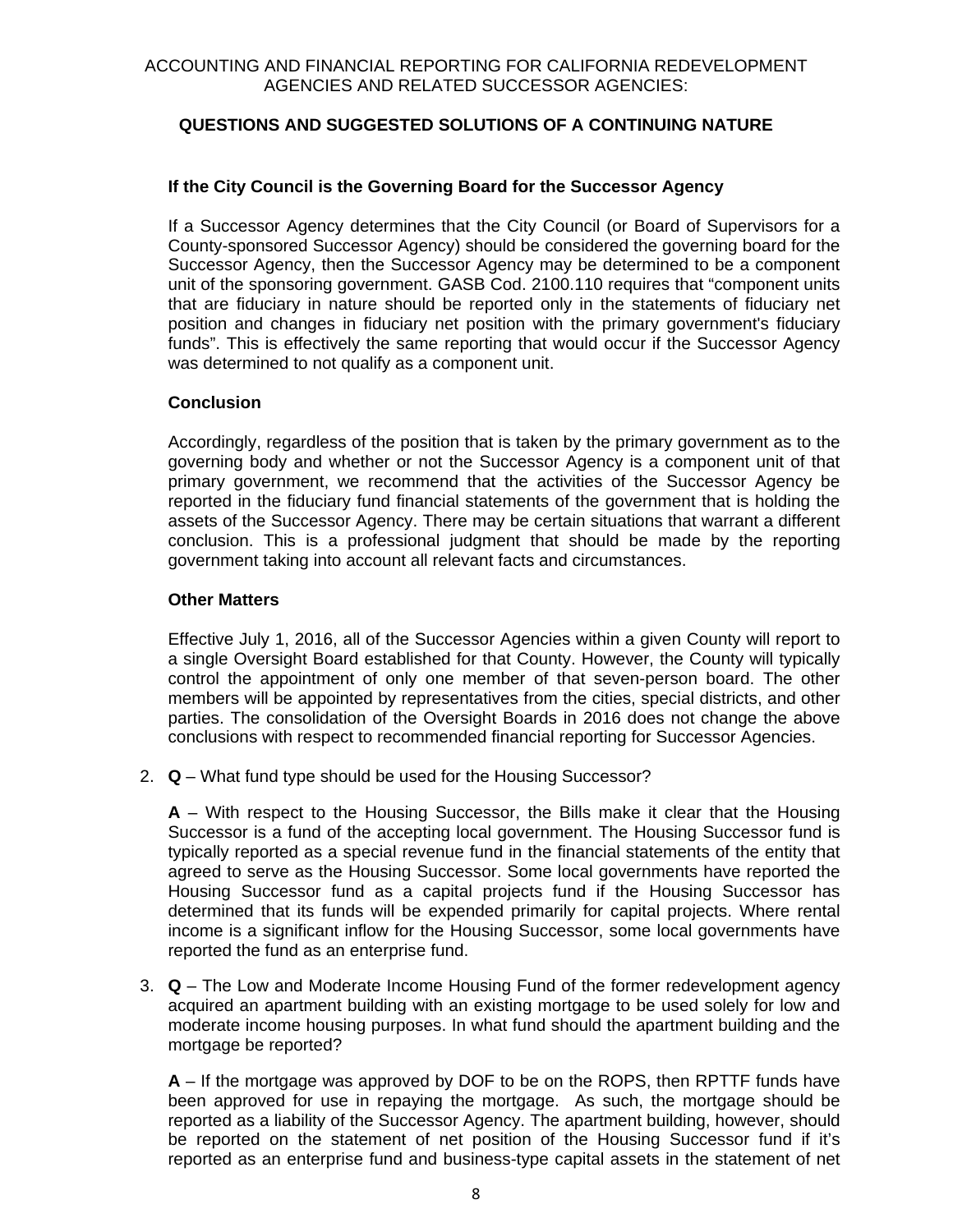position or as governmental activities capital assets in the statement of net position of the sponsoring local government, if the Housing Successor fund is reported as a governmental fund.

4. **Q** – Should RPTTF money received before year-end for the payment of ROPS obligations in the following year be deferred?

**A** – No. RPTTF money is essentially a distribution of property taxes pursuant to state law. Both AB 1X 26 and AB 1484 were clear on this matter. Health and Safety Code Section 34185 of AB 1X 26 (as amended by AB 1484) stated: "Commencing on June 1, 2012, and on each January 2 and June 1 thereafter, the county auditor-controller shall transfer, from the Redevelopment Property Tax Trust Fund of each successor agency into the Redevelopment Obligation Retirement Fund of that agency, an amount of property tax revenues equal to that specified in the Recognized Obligation Payment Schedule for that successor agency as payable from the Redevelopment Property Tax Trust Fund subject to the limitations of subdivision (1) of Section 34177 and Section 34183." For example, this would mean that RPTTF funds distributed to Successor Agencies on June 1, 2013 were derived from the tax levy imposed upon taxpayers for the 2012-13 tax year and retain their character as property tax revenue upon their distribution as RPTTF funds. GASB Cod. N50.115 requires that property taxes be recognized as revenues in the fiscal year for which those funds were levied. Accordingly, deferred revenue (i.e., *deferred inflows of resources*, once GASB No. 65 is implemented) should not be reported. This is supported by the implementation guidance indicated in Q&A Z33.12 of the GASB Comprehensive Implementation Guide (GASB CIG), which states that "Governments often include amounts in their property tax levies that will be accumulated and not paid out until future periods. Unless a legal requirement specifies otherwise, the period for which these amounts are levied is the same as the period for which the rest of the taxes are levied."

5. **Q** – Should bond interest be accrued on the statement of fiduciary net position of the Successor Agency private-purpose trust fund?

**A** – Yes. Private-purpose trust funds are required to follow the accrual basis of accounting and the economic resources measurement focus.

6. **Q** – Should the liability for housing bonds be reported as a liability of the Housing Successor or as a liability of the Successor Agency private-purpose trust fund?

**A** – If these bonds are reported on the DOF-approved ROPS, the liability for housing bonds should be reported on the statement of fiduciary net position of the Successor Agency.

7. **Q** – In what fund should debt service reserves associated with housing bonds be reported?

**A** – Debt service reserves for debt approved by the DOF as an enforceable obligation should be reported on the statement of fiduciary net position of the Successor Agency for both housing and non-housing bonds.

8. **Q** – In what fund should unspent bond proceeds restricted for housing projects be reported?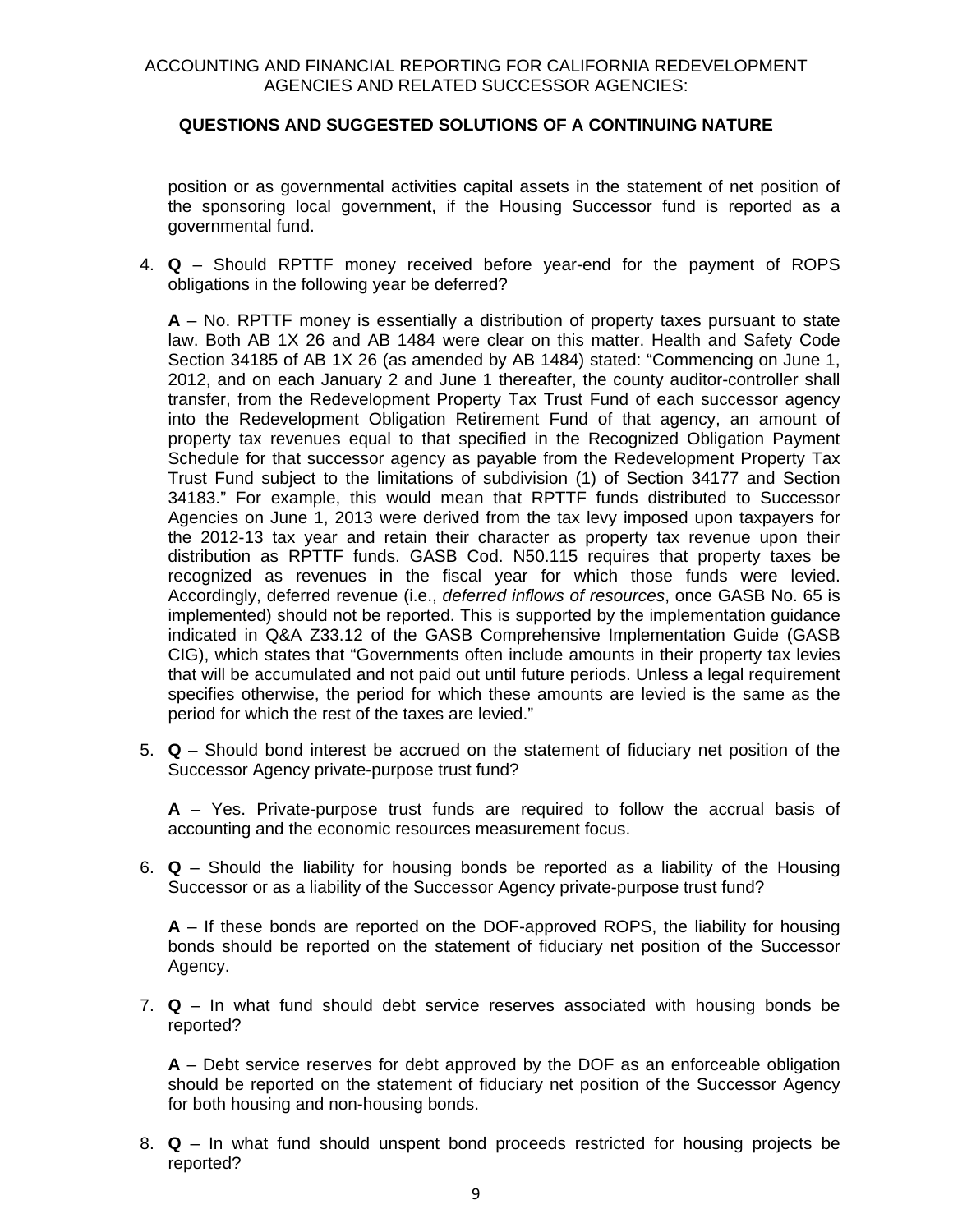**A** – Unspent bond proceeds that are encumbered by enforceable obligations to build or acquire low and moderate income housing are included in the definition of a housing asset (HSC Section 34176(e)(2)), therefore those unspent proceeds should be transferred to the Housing Successor and included in the Low and Moderate Income Housing Asset Fund. However, if the Successor Agency retains the enforceable obligations, it should also retain the encumbered unspent bond proceeds (HSC Section 34176(a)(1).

Unencumbered unspent bond proceeds from indebtedness obligations issued prior to January 1, 2011 remain with the Successor Agency, and the Housing Successor can designate and commit the use of the unspent proceeds for projects consistent with the bond covenants (HSC Sections  $34176(q)(1)(A)$  and  $34176(q)(2)$ ).

It should also be noted that AB 1484 (HSC 34191.4(c)) states that "bond proceeds derived from bonds issued on or before December 31, 2010" cannot be expended until a Finding of Completion has been issued.

9. **Q** – Should loans between the city and the former redevelopment agency continue to be recognized in the financial statements of the city and the Successor Agency?

**A** – Yes, if management has formed the opinion that it is probable that the loan will be repaid. Generally, a loan is considered probable to be repaid if all four of the following conditions have been met: (1) The Oversight Board finds that the loans were made "to further legitimate redevelopment purposes"; (2) the DOF approves the loans as enforceable obligations; (3) the DOF has issued a Finding of Completion to the Successor Agency; and (4) the Successor Agency can demonstrate that the cash flows associated with RPTTF funds are sufficient to provide a reasonable expectation of repayment.

In some cases, DOF may have initially denied the loan, but after the Finding of Completion was issued, with the Oversight Board's approval, the loan met the requirements to become an enforceable obligation pursuant to HSC 34191.4(b). If the local government had previously written off the loan, the sponsoring local government could recognize (in the year that the Finding of Completion was issued) revenue for the re-establishment of the loan (assuming that tax increment projections are sufficient to support an expectation of repayment). Other local governments may have determined not to write off these loans in the year of dissolution, based upon their reasonable expectation that these loans would ultimately retain their enforceability.

Pursuant to HSC 34191.4(b)(2), the interest associated with these loans must be recomputed to conform to the rate of return that was earned by funds deposited into the sponsoring government's LAIF account since the origination of the loan.

10. **Q** – Should loans between project areas of the former redevelopment agency continue to be recognized in the Successor Agency financial statements?

**A** – No. Post-dissolution, the Bills consider tax increment to be available for all of the obligations of any of the project areas of the former redevelopment agency. Any funds generated by the repayment by one project area of an obligation owing to another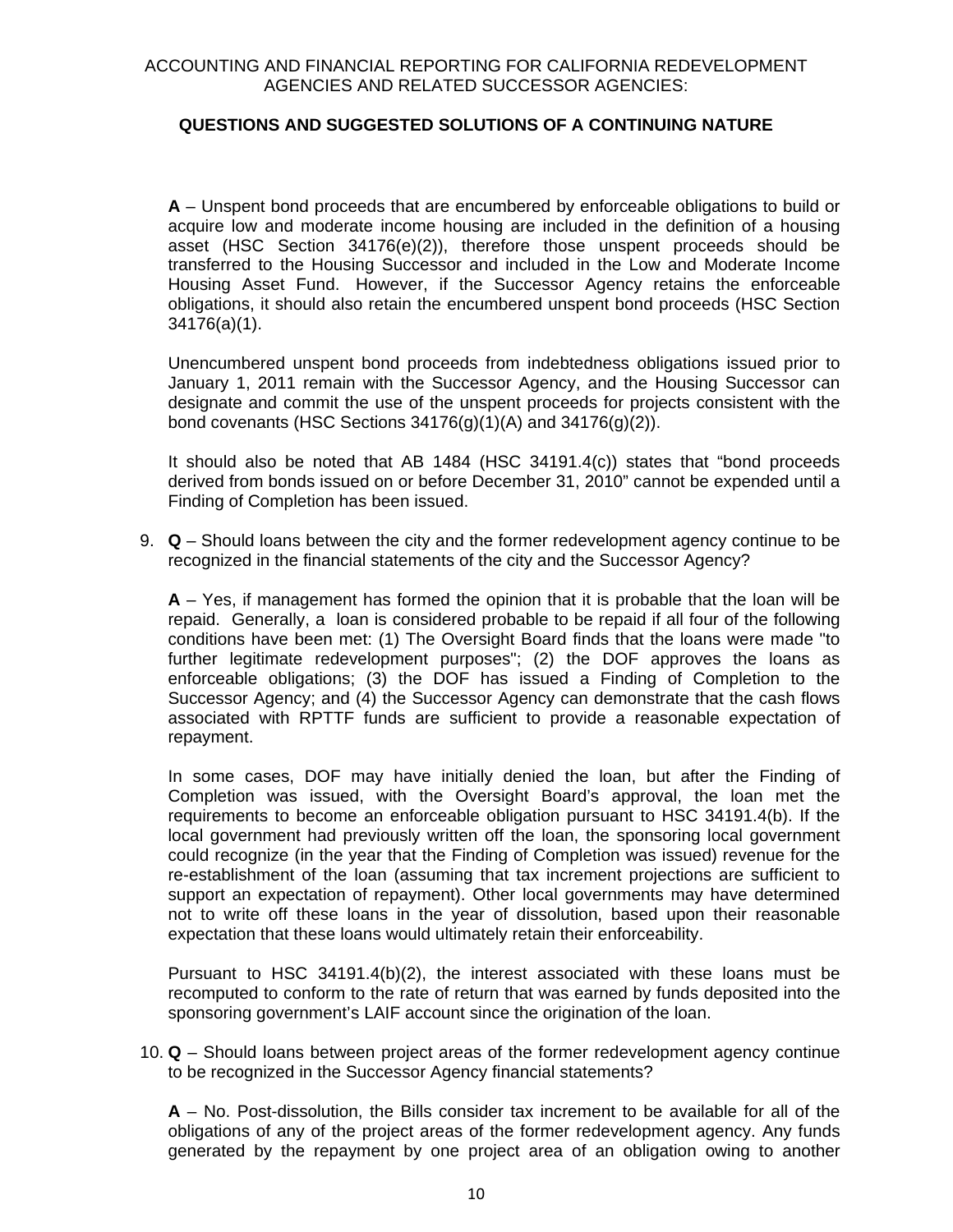project area must be remitted to the taxing entities and does not substantively change the financial position of the Successor Agency; therefore, they should be eliminated upon dissolution of the RDA.

11. **Q** – Should loans originally made between the Low and Moderate Income Housing Fund of the former redevelopment agency and other funds of the former redevelopment agency continue to be recognized?

**A** – Yes, if approved by the Oversight Board and the DOF and a Finding of Completion has been issued by the DOF. These loans were explicitly authorized by AB 1484 when properly approved and when the agency can demonstrate that the cash flows associated with RPTTF funds are sufficient to provide a reasonable expectation of repayment. It should be noted that loans that were issued to fund the payment to the Supplemental Educational Revenue Augmentation Fund (SERAF) are to be repaid prior to other loans (HSC Section 34191.4(b)(2)(B)).

12. **Q** – For City loans to the former redevelopment agency that were approved by the Oversight Board and DOF, how is the amount of annual repayment calculated after the Successor Agency has received a Finding of Completion?

**A** – For each fiscal year (commencing no earlier than the 2013-14 fiscal year), the maximum amount permitted to be used for the repayment of City loans is an amount equal to 50% of the difference between the amount that was distributed to other taxing entities that fiscal year and the amount that was distributed to other taxing entities in 2012-13 ("the base year"). (HSC Section 34191.4(b))

Any City loan repayments must first be applied to Successor Agency obligations that are due to the Housing Successor as a result of borrowings of the former redevelopment agency for (1) deferrals of the low and moderate income housing set-aside (HSC Section 34176(e)(6)(B)) and then (2) SERAF payments that were required in prior years (HSC Section 34194.4(b)(2)(B)).

Once those loans have been repaid in full, then from that point forward only 80% of the maximum annual amount permitted for the repayment of City loans can actually be used for such repayment. The remaining 20% of the funds available for City loan repayment each year must be remitted by the Successor Agency to the Housing Successor to add to the funding of the Housing Successor's housing activities. This diversion of RPTTF funds to the Housing Successor effectively serves to extend the time frame for the full repayment of City loans.

As previously noted, the interest rate allowed to be computed on the loans from the City is limited to the rate of return paid by LAIF from origination of the loan. The LAIF rate of return is also the maximum interest that can be computed on these loans until the loans are repaid in full.

It should be noted that under the provisions of HSC Sections 34171(d)(2) and 34178(b)(2), loans between the former redevelopment agency and the City that were entered into within two years of the formation of the redevelopment agency may be considered enforceable obligations prior to the issuance of a Finding of Completion. If they were included on an approved ROPS, interest and repayment terms may be subject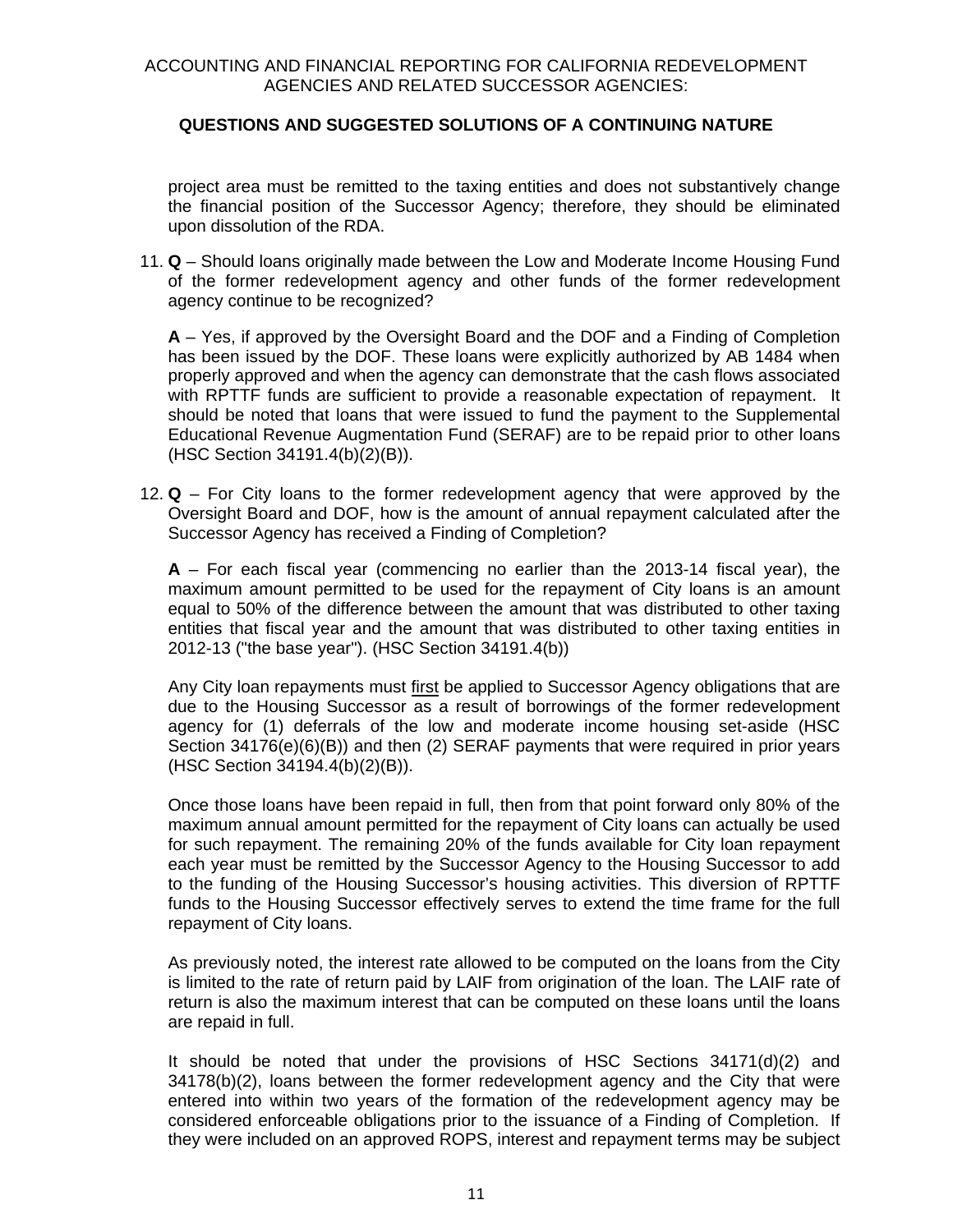# **QUESTIONS AND SUGGESTED SOLUTIONS OF A CONTINUING NATURE**

to the terms of that original loan agreement and not to the repayment calculations in HSC Section 34191.4(b).

13. **Q** – How should the sponsoring government report former redevelopment agency debt that was not approved by DOF for the ROPS?

**A** – If the sponsoring government is not legally obligated for repayment of this debt, then this debt should not be reported as debt of the sponsoring government. This applies when the debt was secured solely by the pledge of tax increment and the sponsoring government has not made a secondary pledge. Unless the sponsoring government takes action to assume legal responsibility for the debt, the debt should continue to be reported as debt of the Successor Agency.

If the sponsoring government voluntarily provides funds to the Successor Agency on an annual basis to meet the debt service requirements pertaining to the unapproved debt, the annual remittance of these funds would be reported as an expense/expenditure of the sponsoring government and as additions to the Successor Agency's fiduciary fund. If the sponsoring government chooses not to provide funds for the annual debt service requirements of the unapproved obligation, the debt will continue to be reported as debt (defaulted debt) of the Successor Agency until the dissolution process is complete.

14. **Q** – Should all of the obligations on the ROPS be reported on the statement of fiduciary net position of the Successor Agency?

**A** – No. Some of the "obligations" on the ROPS are not "accounting liabilities" in accordance with GAAP. In some cases, they represent commitments to developer projects or to construction contractors for spending to take place in the future. Such amounts are not "accounting liabilities" because the project related services have not yet been rendered.

15. **Q** – Prior to the dissolution of California redevelopment agencies, a city's financing authority (a blended component unit of that city) issued debt that was secured by a pledge agreement with the former redevelopment agency (also a blended component unit of the city). In the separately issued financial statements of the financing authority, the financing authority reported a liability (bonds payable) and an asset (pledge receivable) when the proceeds of the debt were transferred to the former redevelopment agency. The separately-issued financial statements of the former redevelopment agency reported in its government-wide financial statements a liability for the agency's obligation under the pledge agreement. In the government-wide financial statements of the sponsoring city (which included all component units), the financing authority's receivable and the redevelopment agency's payable were eliminated, and only the bonds payable were reported.

Upon dissolution of the former redevelopment agency, the pledge agreement was accepted by DOF as an enforceable obligation for purposes of reporting on the ROPS. The Successor Agency has reported on its statement of fiduciary net position a liability for the pledge agreement payable.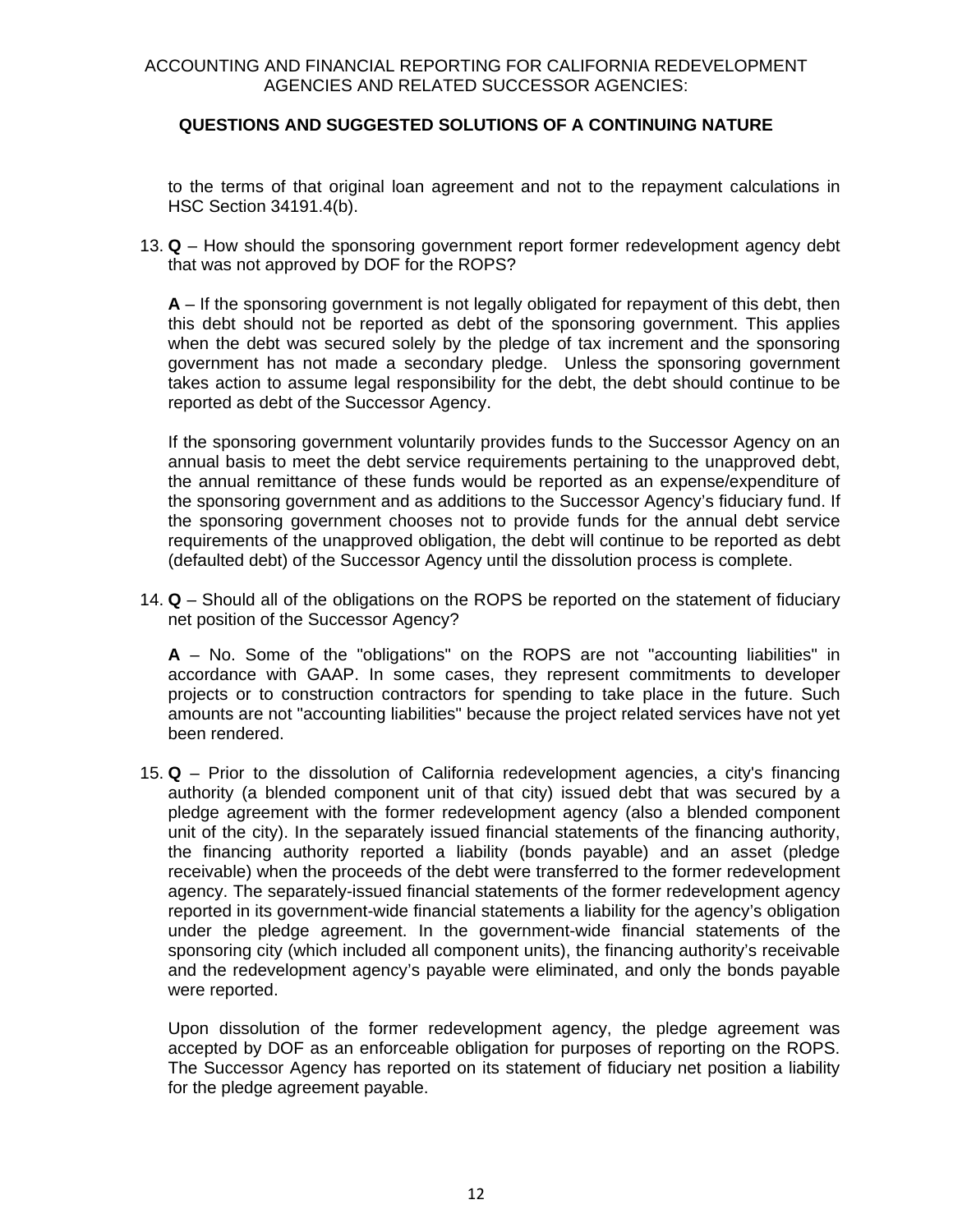Should the city in its government-wide financial statements report the outstanding bonds issued in the name of the financing authority as bonds payable and report an asset (pledges receivable) for debt service that is to be funded by the Successor Agency?

**A** – If the DOF has accepted the pledge agreement entered into by the former redevelopment agency as an enforceable obligation, then the sponsoring city should not report a liability nor pledge receivable in its government-wide financial statements. The liability will only be reported on the statement of fiduciary net position of the Successor Agency trust fund.

If other revenues of the sponsoring city have also been pledged as a secondary source for repayment in the event of an insufficiency of tax increment, the sponsoring city should disclose in its notes this secondary lien upon its revenues that secures the obligation to the bondholders.

In the separately issued financial statements of the financing authority, the financing authority would continue to report a liability (bonds payable) and an asset (pledge receivable), but disclosure would be revised to indicate the assumption of the pledge by the Successor Agency.

16. **Q** – In many cases, the indenture of trust (which was a contract between the former redevelopment agency and its bondholders) for tax allocation bonds issued by the former redevelopment agency may have required the establishment of Special Funds in the accounting records of the former redevelopment agency. Special Funds are funds that are established for each project area of the former redevelopment agency to demonstrate the use of each project area's tax increment in accordance with bond covenants.

The parties to these contracts (the former redevelopment agencies) have been dissolved by state action and no longer receive the tax increment funds that were pledged to the bondholders at the time that the bonds were issued. AB 1X 26 restructured the revenue stream previously provided to redevelopment agencies in the form of tax increment into a new revenue stream (RPTTF funds) that is available for all of the enforceable obligations that have been approved for the Successor Agency and the DOF. This new revenue stream (RPTTF funds) is not equivalent to the tax increment revenue stream that existed prior to dissolution. RPTTF funds represent only a portion of the full tax increment revenue stream (the portion needed to pay enforceable obligations approved for payment by the DOF). Accordingly, counties generally are not providing information as to the full amount of tax increment generated annually by each project area (which formed the basis for the pledge of the former redevelopment agency to its bondholders).

In light of the above, should Special Funds continue to be maintained in the accounting records of the Successor Agency for each project area?

**A** – In the absence of information from the county as to the full amount of tax increment that has been generated by each project area of the former redevelopment agency, it may be advisable to disclose in the notes to the financial statements that as a result of the state's action to dissolve all redevelopment agencies, the Successor Agency no longer receives the full amount of tax increment previously pledged by the dissolved redevelopment agency to its bondholders. In its place is a new revenue stream provided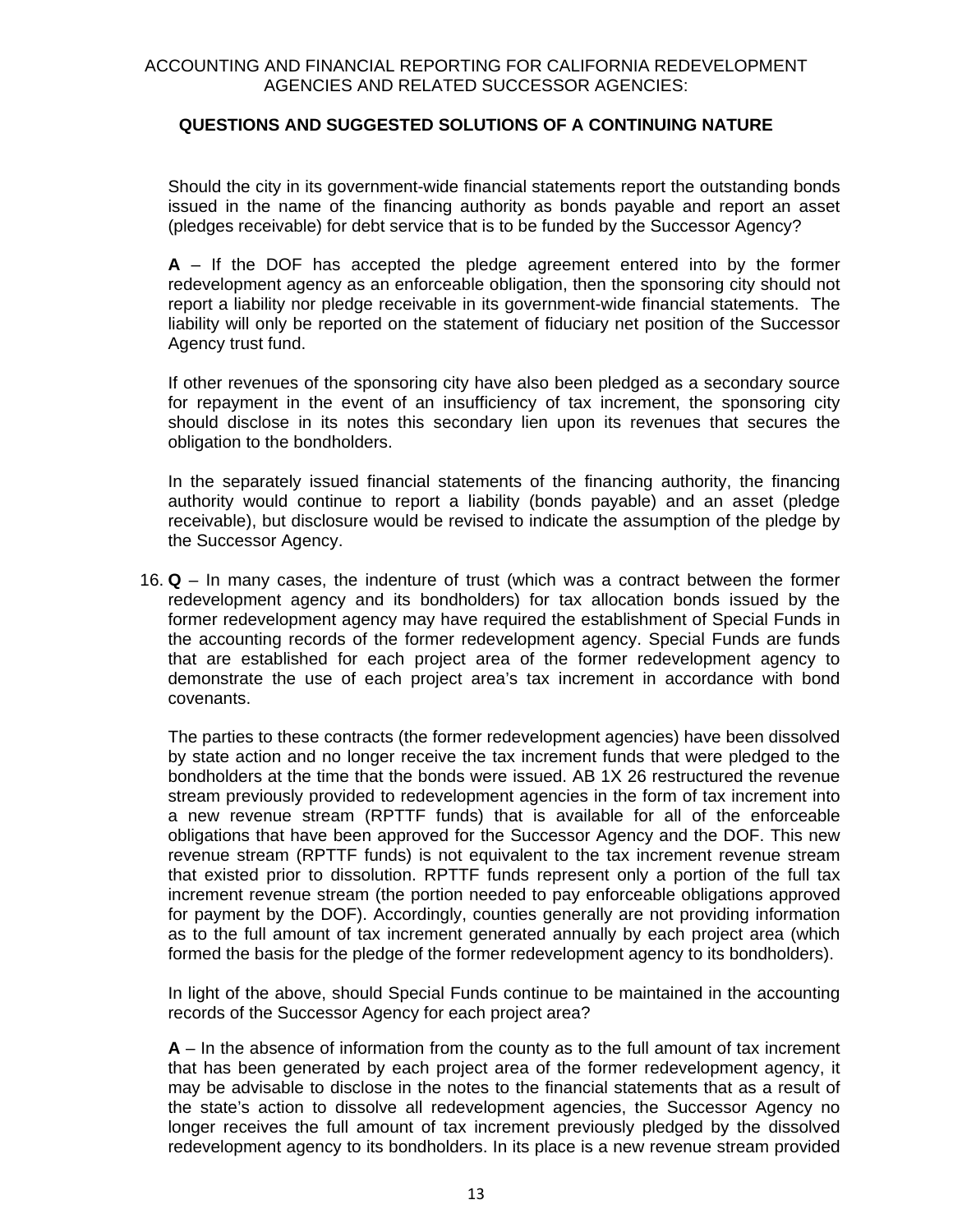to the Successor Agency that represents only that portion of tax increment that is necessary to pay the enforceable obligations approved by the DOF.

Despite the lack of equivalency between tax increment and RPTTF funds, some local governments are maintaining separate funds in the accounting system of the Successor Agency for each project area. This is advisable. In addition, some local governments are providing in their Comprehensive Annual Financial Report a supplementary schedule that reports Successor Agency activity by project area. Other agencies are issuing separate financial statements for the Successor Agency that provide a reporting of the use of RPTTF funds by project area.

This is an area of law for which there is significant uncertainty. Each Successor Agency should consult with its legal counsel with respect to this matter.

17. **Q** – AB 1X 26 requires the establishment of a Redevelopment Obligation Retirement Fund (RORF) for the deposit of the taxes to be allocated each January and June beginning with June 2012. If a Successor Agency elected to establish separate funds to receive the RPTTF funds that are associated with each project area, does this represent a violation of the requirement to establish a RORF?

**A** – In conjunction with the advice of legal counsel, the Successor Agency could establish separate RORF funds (titled as such) for each project area. Under that practice, each separate RORF fund would also serve as the aforementioned Special Fund that is referenced in the bond documents.

Alternatively, the Successor Agency may elect to have one RORF in its accounting system that collects all RPTTF funds and then transfers the appropriate amounts to the Special Funds established for each project area.

18. **Q** – As to unspent bond proceeds, if a Successor Agency has more than one issue of bonds for which there are unspent proceeds available for projects, should these be accounted for as separate funds in the Successor Agency's accounting system?

**A** – There may be advantages in establishing separate funds in the Successor Agency's accounting system for each debt issue for which there are unspent project funds. Different attorneys might have different views on this and each agency should follow the advice of its legal counsel on this matter.

- 19. **Q** Is the Successor Agency required to file a state controller's report?
	- **A** No. The state controller has determined that this is not a requirement.
- 20. **Q** Are separate audited financial statements required by law to be issued for the Successor Agency?

**A** – HSC Section 34177(n) requires that the Successor Agency "cause a postaudit of the financial transactions and records of the successor agency to be made at least annually by a certified public accountant."